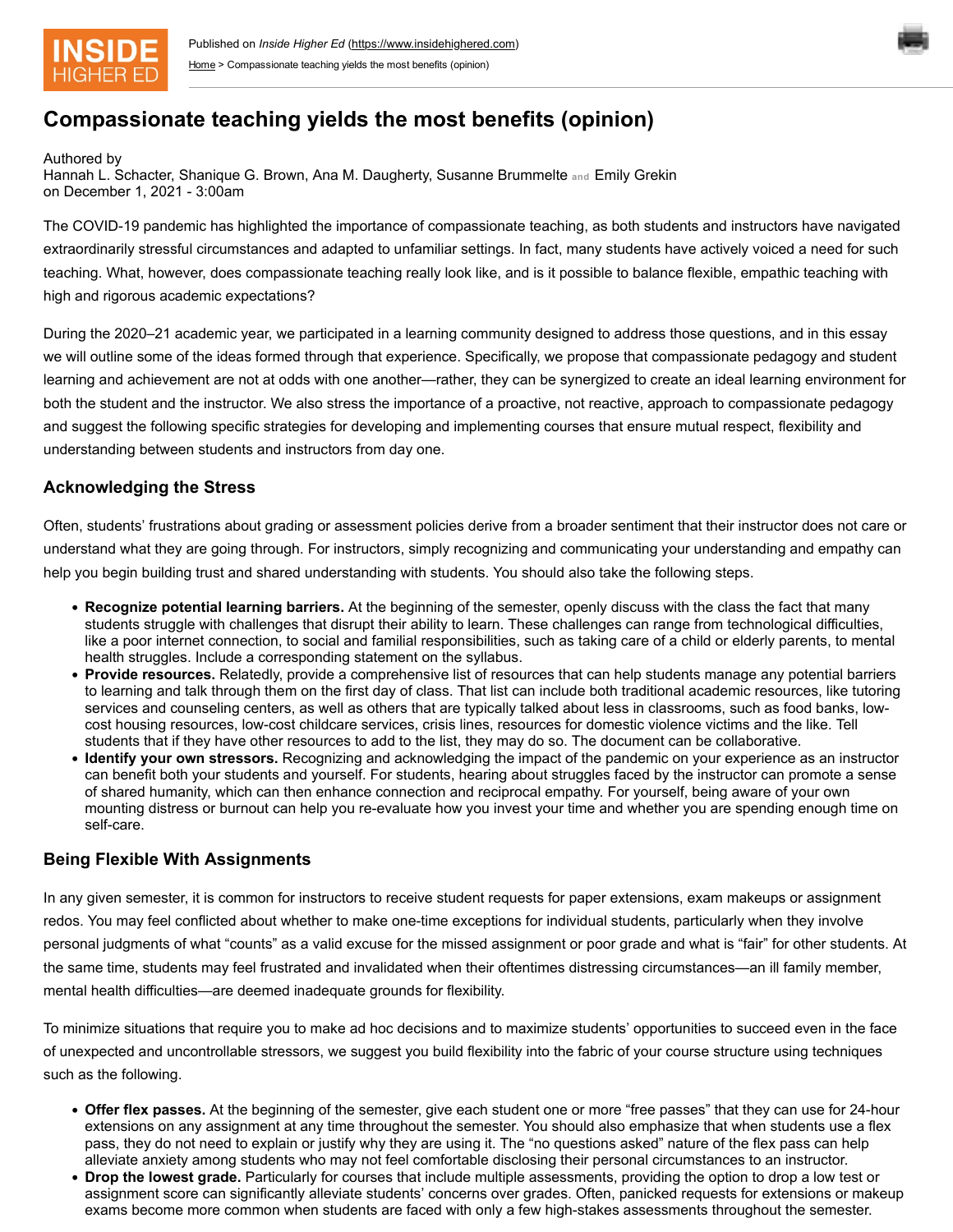Creating a grade-drop policy can help you communicate that you understand that stuff happens and can give students a safety net that allows them to focus more on learning and less on worrying about grades.

- **Give choices in assignments.** Students are likely to feel more agency and flexibility and recognize the personal importance and applicability of learning content when they have choices about specific assessment methods. For example, instructors can provide multiple topics for an assessment throughout the term that the student can choose based on their interest and the due date. Although potentially less feasible in large courses, smaller classes provide an ideal opportunity to give students several options for how to complete an assignment, such as reflecting on an assigned reading via written essay, video development or podcast recording. Given that a central goal for instructors is to promote students' learning and comprehension, allowing students to "choose their own adventure" when it comes to assignment format encourages them to capitalize on their strengths.
- **Allow multiple submission attempts.** Online tests can be a great tool for you to assess students' learning, and scheduling several exams throughout the semester provides students with intermittent checkpoints that help them stay on track with the material. To maximize students' comprehension and minimize potential stress about missed points across repeated assessments, you can offer multiple submission attempts for certain assignments. Allowing students to take a test multiple times, for example, allows them to improve their scores and understanding, especially if feedback is provided for wrong answers. Learning management systems typically allow easy programming of automatic feedback for incorrect exam responses, which can help alleviate your time commitment.

## **Creating a Culture of Communication**

Not all students are comfortable initiating communication with their instructors, or they may feel like a nameless face in the lecture hall—or, as of late, Zoom room. Especially in online environments where interaction is already more limited, such feelings of anonymity or lack of connectedness may undermine students' trust that you have their back. You can combat these feelings and create a culture of communication by using the following techniques.

- **Encourage communication.** Although most instructors include information about office hours and how to contact them on a course syllabus or during the first day of class, you should regularly remind students of those options. You should also express enthusiasm about communicating with students and provide specific communication guidelines. For example, remind students that you are eager to talk to them ("I would love to speak with you during my office hours!"), specify the structure of such sessions ("You can drop in for as long or as briefly as you like") and indicate the content of office hours ("You can just stop by to introduce yourself or ask questions about course material"). At the beginning of the semester, in addition to, or as an alternative to office hours, it may be helpful to schedule times to discuss specific issues, such as hosting periodic coffee hours to talk about challenges with technology or career options. Finally, via a weekly announcement or at the beginning of each lecture, consistently remind and encourage students to reach out to you if they have questions, concerns or need any accommodations. During class or in an online forum, simple acts like thanking a student for a question or giving credit for a suggestion can also encourage other students to participate. And offering to stick around after a lecture—whether in person or via a Zoom breakout room—gives students a chance to ask questions they may not be comfortable asking in front of the whole class.
- **Reach out.** You also should take the opportunity to reach out to students who may be struggling or need extra encouragement. Before they fall too far behind, get in touch with students who have missing assignments or are less active online. Although that may seem like a daunting task if you are teaching a large lecture class, learning management systems often have automated methods for contacting students who may be falling behind. For example, on Canvas, you can send a bulk message to all students who have not yet turned in an exam or assignment. Those messages may be especially helpful just before a big deadline, and they will also help students feel supported and seen.
- **Foster transparency.** Create a clear and predictable schedule and grading rubric at the beginning of the semester, and stick to it. Provide students with reminders for upcoming assignments or automate reminders using announcements in your email or learning management system. Try to minimize any surprises when it comes to assessment, such as an unexpected paper that gets assigned midsemester. By providing students with all the tools they need to succeed and maintaining predictability, you will promote greater trust and communication.
- **Promote safety.** At the beginning of the semester, communicate to students how you will ensure a safe and inclusive environment for them. Examples may include a discussion about rules of internet etiquette, as well as syllabus statements and corresponding discussions about diversity, equity and inclusion—and concrete ways that you plan to uphold such values in the course. You should also communicate to students that feedback is not a judgment of their ability but is meant to be developmental. Encouraging a feeling of security and limiting any fear of failure will help to create a psychologically safe learning environment. Given that students ultimately learn better in such an environment, it is important to provide this support from day one.

## **Looking Ahead**

Although classrooms may look a bit more normal this academic year, we have learned many lessons about the power of compassionate teaching over the past 20 months that can enhance future instructional methods, regardless of the specific format or context. By actively fostering a sense of instructor-student trust and flexibility from the get-go, you can mitigate (though not necessarily eliminate) the need for difficult, ad hoc decision making down the road. And when unexpected circumstances do come up, you'll be better able to deal with them in ways most likely to optimize student learning. Ultimately, effective teaching and compassionate teaching are synergistically linked, and it is in a compassionate classroom where students reap the greatest educational *and* socialemotional benefits.

#### [Teaching and Learning](https://www.insidehighered.com/news/focus/teaching-and-learning) [1]

*Hannah L. Schacter, Shanique G. Brown and Ana M. Daugherty are assistant professors in the department of psychology at Wayne*